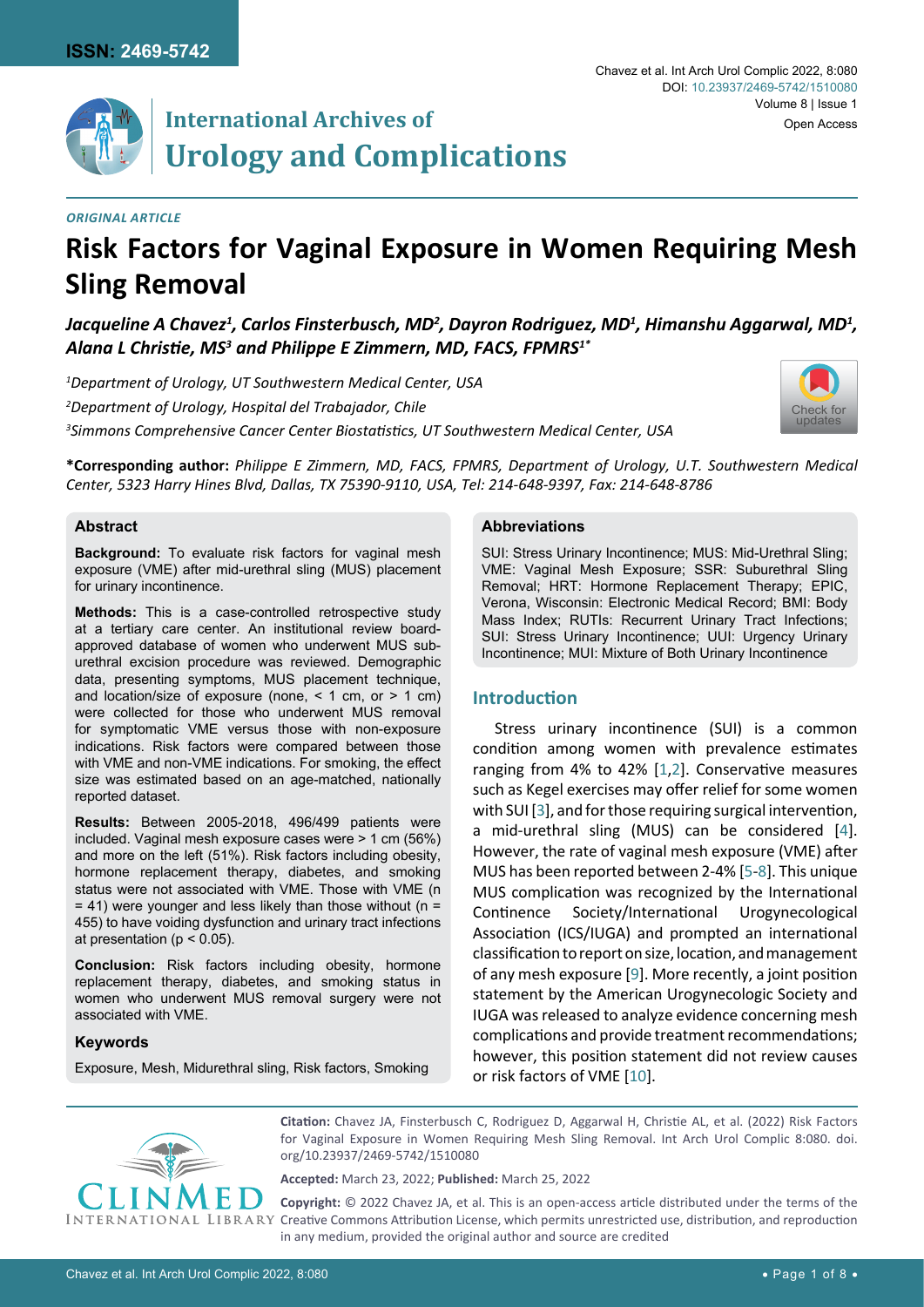Biologic and mechanical factors may contribute to VME after MUS placement. Low estrogen levels in the postmenopausal population as well as older age (> 70 years) can result in vaginal tissue thinning or atrophy, which can lead to VME. Weakened tissue may also result from obesity-related mechanical stress due to body habitus, and nutritional deficiencies, vascular insufficiencies, or immune mediator dysregulation may also contribute to the impaired wound healing associated with obesity [[11](#page-6-8)]. Impaired wound healing has been observed among those with diabetes mellitus [[12](#page-6-9)] as well as in smokers compared to non-smoking individuals [\[13](#page-6-10)-[15\]](#page-7-3). However, the role of diabetes and smoking status in increasing the risk of VME after MUS has yielded conflicting results in the literature [[5](#page-6-4),[6](#page-6-11),[16\]](#page-7-4).

Our objective is to report data on referred women who underwent suburethral sling removal (SSR) surgery [[17](#page-7-5),[18\]](#page-7-0) after MUS placement because of either VME or non-VME indications. In these two cohorts (VME or non-VME indication), we evaluated if potential risk factors such as diabetes, menopause, hormone replacement therapy (HRT), obesity, and smoking status (compared to an age-matched general population) were associated with a greater incidence of VME compared to non-VME among those who underwent SSR.

### **Methods**

A prospectively maintained, institutional review board-approved database of referred women with MUS-related symptoms who underwent MUS suburethral removal surgery was reviewed for several possible risk factors for VME including obesity, diabetes, menopause, HRT, and smoking. For this case-control study, we excluded women without the above defined demographic characteristics. Patients underwent MUS placement at outside facilities prior to presentation with MUS complication symptoms at our clinic. All MUS removal procedures were indicated based on presenting symptoms and conducted at our tertiary care center by the same surgeon. No external funding was utilized to conduct this study. A core outcome set was not used in the study's design, nor were patients involved in the design or conduction of this study. At the time of writing of this manuscript, a core outcome set for female pelvic floor disorders is ongoing (COMET Registration #981).

Demographic data were collected from participants' electronic medical record (EPIC, Verona, Wisconsin) by a third party not involved in the care of these patients and included age, body mass index (BMI), menopause, diabetes (none, insulin-dependent, type 2 diabetes mellitus), HRT status (none, vaginal, oral), smoking status (active, former, or never smoker), the date and location of MUS placement when the original operative report was available, and the date of SSR. Obesity was defined as BMI > 30 kg/m2 . For former smokers, total

pack-years and the date of quitting was also extracted from EPIC.

The location and size of VME were defined based on the IUGA/ICS classification of complications of mesh implants [[9](#page-6-6)]. VME size (exposure defined as  $< 1$  cm and extrusion as  $\geq 1$  cm) and location were confirmed based on intraoperative images that are taken systematically and are uploaded onto EPIC.

Patient records in EPIC were also reviewed for patient symptoms at presentation, including voiding dysfunction, vaginal pain, dyspareunia, recurrent urinary tract infections (RUTIs), and urinary incontinence [\[18\]](#page-7-0). Voiding dysfunction was defined as straining to void, sensation of incomplete emptying, urinary hesitancy, or decreased urinary stream. RUTIs were defined as  $\geq 2$ symptomatic infections within 6 months or ≥ 3 within 12 months, along with a positive urine culture [\[19](#page-7-1)]. Urinary incontinence symptoms were further classified as related to stress (SUI), urgency (UUI), or a mixture of both (MUI). All symptomatic VME patients in this series had failed prior local vaginal hormone cream treatment and therefore were considered for definitive excision of the exposed MUS. Because all patients with VME required sub-urethral MUS removal, patients having SSR for non-VME indications served as the control group.

#### **Statistical methods**

Descriptive statistics were provided as medians and interquartile ranges for continuous variables and as frequencies and percentages for categorical variables. To assess the generalizability of our population, an initial comparison was made between smoking status by age in our cohort and the expected smoking distribution based on the age-matched proportions data of U.S. women in 2012 as previously reported [\[20](#page-7-2)]. These proportions were multiplied by the frequency of women by age group in our data and then summed for a total expected frequency. The differences in smoking status between the observed and the expected distributions were analyzed using the Chi-square test for specified proportions. Next, a Chi-square test for independence was used to test for an association between patients who underwent SSR surgery for VME or non-VME versus categorical patient characteristics, including smoking and diabetes status at time of surgery. For the same patient characteristics in patients with VME, the Fisher's Exact test was used to test for an association with size of exposure. The Kruskal-Wallis test was used to analyze for differences in continuous patient characteristics, including age at MUS removal and months of follow-up, by MUS removal indications (VME versus non-VME). Univariate and multivariate logistic regression was performed on smoking status and all characteristics meeting a 0.20 significance cutoff. Odds ratios were chosen as a method of comparison due to the retrospective nature of the study. All tests were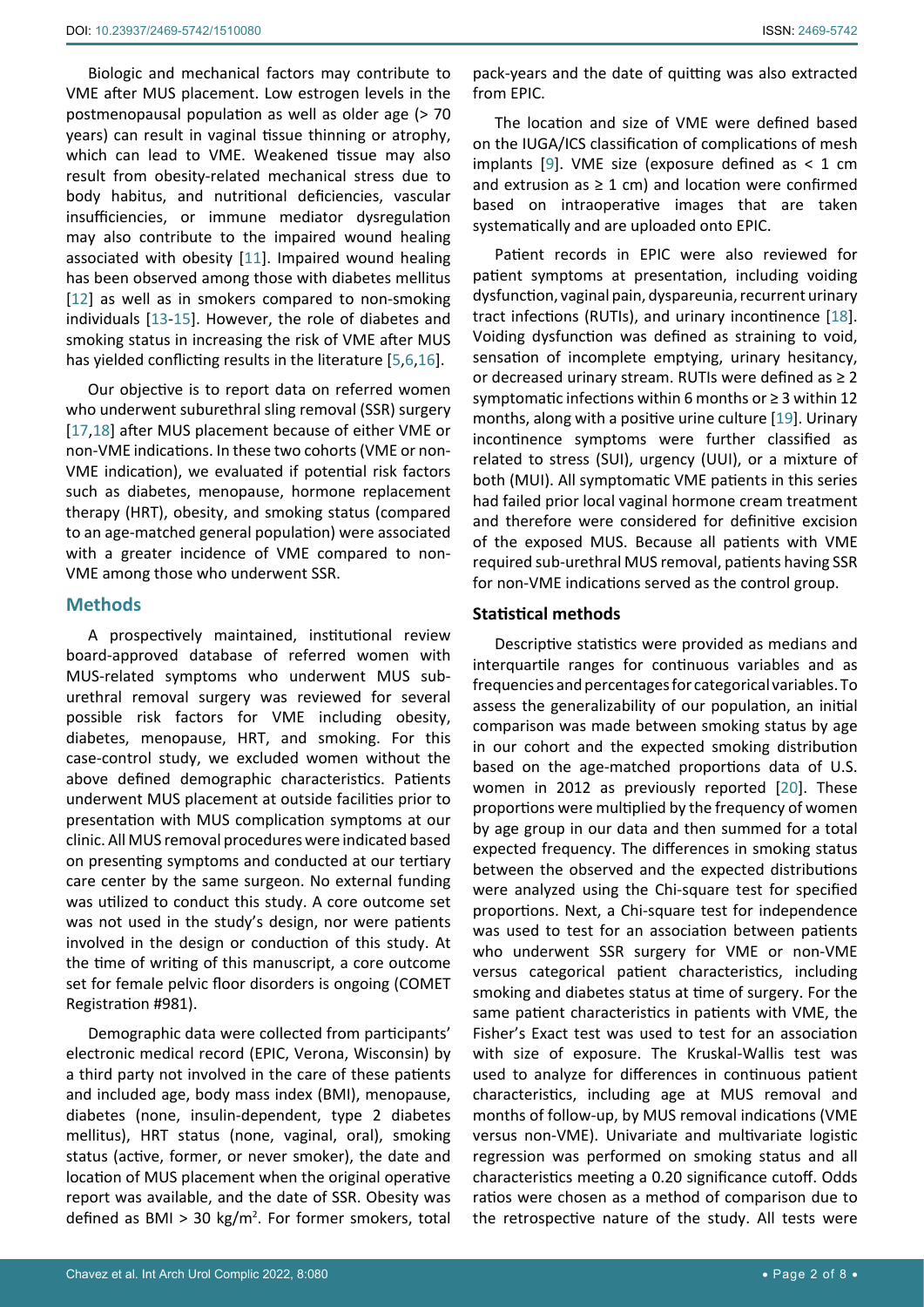<span id="page-2-0"></span>**Table 1:** Expected number of smokers based on age distribution of patients with reference to U.S. 2012 report.

<span id="page-2-1"></span>Ī

|                          | <b>Expected</b> | <b>Observed</b> | р    |
|--------------------------|-----------------|-----------------|------|
| <b>All patients</b>      |                 |                 |      |
| Ever smoker              | 196             | 186 (37.5%)     | 0.35 |
| Never smoker             | 300             | 310 (62.5%)     |      |
| <b>Patients with VME</b> |                 |                 |      |
| Ever smoker              | 16              | 20 (49%)        | 0.16 |
| Never smoker             | 25              | 20 (51%)        |      |

performed at the 0.05 significance level using SAS 9.4 (SAS Institute Inc., Cary NC).

### **Results**

From 2005-2018, 496/499 (99%) women met study criteria. Three women were excluded due to undefined smoking status. Based on the proportions of smoking status by age group of U.S. women in 2012 [\[20](#page-7-2)] compared to the age distribution of our patients who underwent SSR, we did not observe significant differences between the expected and observed number of patients of each smoking status ( $p = 0.35$ ) in our cohort. When looking at those with VME only, we again found no significant difference ( $p = 0.16$ ) between the expected and observed number of patients by smoking status [\(Table](#page-2-0)  [1](#page-2-0)).

Demographic information, the type of MUS removed, and patient symptoms at presentation among those with VME vs. non-VME are presented in [Table](#page-3-0) 2. Although 5 patients had a history of cancer, including cervical, uterine, and breast, none were excluded due to an absence of immunosuppression, chemotherapy, or radiation to the pelvic area in these patients. Overall, 41/496 (8%) experienced VME. Comparing demographic factors between the two groups, women with VME had a shorter duration of follow-up (median 12 vs. 19 months; p = 0.0076), were younger (median age 54 vs. 58 years; p = 0.0070) and were less likely than those with non-VME to have voiding dysfunction  $(44\% \text{ vs. } 70\%; \text{ p} = 0.0005)$ and UTIs (41% vs. 59%;  $p = 0.033$ ) at presentation. There was no association between VME and obesity, diabetes diagnosis, menopausal status, HRT, or smoking status. In the patients with VME, we were able to retrieve packyear data (packs per day multiplied by years of smoking) for 17/20 of the current and former smokers. These patients had a median of 30 pack-years (IQR 10-40), and of the 15 former smokers with VME, the median years between quitting and sling placement was 5 (IQR 0-8). Two of the 15 former smokers quit after sling placement.

Location of exposure was noted on the left (51%), right (29%), at the midline (15%), and bilaterally (5%). Vaginal mesh extrusion was noted in (56%) of those with VME (examples provided in [Figure 1A,](#page-2-1) [Figure 1B](#page-2-1) and [Figure 1C](#page-2-1)). A comparison of demographic characteristics between those with exposure and those with extrusion ([Table 3](#page-4-0)) revealed that those with extrusion were more

(OR 0.33; p = 0.0009) and RUTIs (OR 0.50; p = 0.036) were less likely to have VME. A negative association between age (OR 0.85;  $p = 0.043$ ) and voiding dysfunction (OR 0.32; p = 0.0008) and VME persisted upon multivariate analysis [\(Table 4\)](#page-5-0).

#### **Discussions**

#### **Main findings**

In this retrospective study of 496 women who suffered MUS-related complications, we found neither association in our cohort between obesity, diabetes, menopause, HRT, smoking, and the presence of VME, nor between MUS placement location and the presence of VME. We also found that women with VME were more likely to have a shorter duration of follow-up and to be younger compared to those in the non-VME group also undergoing SSR procedure. In addition, those with extrusion compared to exposure were more likely to have pain at presentation. Multivariate analysis indicated

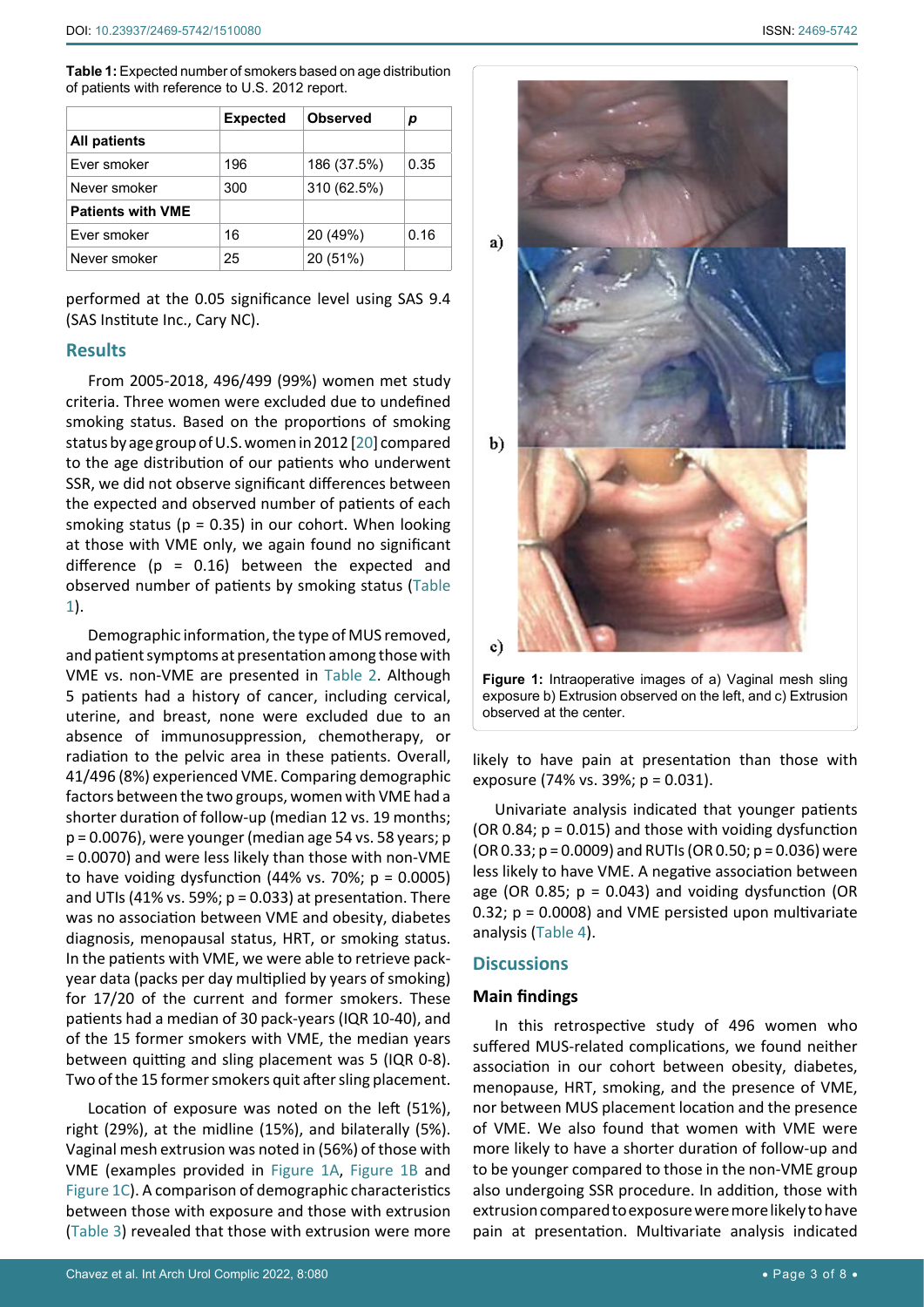<span id="page-3-0"></span>

|                                   |              | Table 2: Patient characteristics by exposure status. |                 |                  |
|-----------------------------------|--------------|------------------------------------------------------|-----------------|------------------|
|                                   | <b>Total</b> | No exposure                                          | <b>Exposure</b> | $\boldsymbol{p}$ |
|                                   | $(n = 496)$  | $(n = 455)$                                          | $(n = 41)$      |                  |
| Median months to removal (IQR)    |              |                                                      |                 | 0.27             |
|                                   | 53 (28-90)   | 54 (28-91)                                           | 42 (22-78)      |                  |
| Median months follow-up (IQR)     | 19 (7-42)    | 19 (7-42)                                            | $12(2-25)$      | 0.0076           |
| Median age at surgery (IQR)       | 58 (50-67)   | 58 (50-68)                                           | 54 (47-58)      | 0.0070           |
| Race                              |              |                                                      |                 |                  |
| <b>Black</b>                      | 20 (4%)      | 18 (4%)                                              | 2(5%)           | 0.84             |
| Hispanic                          | 33 (7%)      | 31 (7%)                                              | 2(5%)           |                  |
| Other                             | 6(1%)        | 6(1%)                                                | $0(0\%)$        |                  |
| White                             | 437 (88%)    | 400 (88%)                                            | 37 (90%)        |                  |
| Median Body Mass Index (IQR)      | 28 (24-32)   | 27.7 (24-31.4)                                       | 27 (24-32)      | 0.71             |
| Obese                             | 174 (36%)    | 160 (36%)                                            | 14 (34%)        | 0.85             |
| <b>Diabetes status</b>            |              |                                                      |                 |                  |
| Non-diabetic                      | 443 (89%)    | 408 (90%)                                            | 35 (85%)        | 0.58             |
| Type 2 diabetes                   | 13 (3%)      | 11 (2%)                                              | 2(5%)           |                  |
| Insulin-dependent                 | 40 (8%)      | 36 (8%)                                              | 4 (10%)         |                  |
| Median gravida (IQR)              | $2(2-3)$     | $2(2-3)$                                             | $3(2-3.5)$      | 0.18             |
| Median parity (IQR)               | $2(2-3)$     | $2(2-3)$                                             | $2(2-3)$        | 0.66             |
| Hormone replacement therapy (HRT) | 76 (18%)     | 68 (18%)                                             | 8(24%)          | 0.43             |
| <b>Menopausal status and HRT</b>  |              |                                                      |                 |                  |
| Pre-menopausal                    | 199 (45%)    | 178 (44%)                                            | 21 (55%)        | 0.31             |
| Post-menopausal, no HRT           | 192 (43%)    | 180 (44%)                                            | 12 (32%)        |                  |
| Post-menopausal, on HRT           | 56 (13%)     | 51 (12%)                                             | 5(13%)          |                  |
| Hysterectomy                      | 376 (85%)    | 347 (85%)                                            | 29 (81%)        | 0.43             |
| <b>Smoking status</b>             |              |                                                      |                 |                  |
| Ever smoker                       | 186 (38%)    | 166 (36%)                                            | 20 (49%)        | 0.12             |
| Never smoker                      | 310 (63%)    | 289 (64%)                                            | 21 (51%)        |                  |
| Type of tape                      |              |                                                      |                 |                  |
| Retropubic                        | 269 (54%)    | 246 (54%)                                            | 23 (56%)        | 0.11             |
| Obturator                         | 137 (28%)    | 126 (28%)                                            | 11 (27%)        |                  |
| Mini sling                        | 22 (4%)      | 20 (4%)                                              | 2(5%)           |                  |
| Multiple slings                   | 27 (5%)      | 22 (5%)                                              | 5(12%)          |                  |
| Unknown                           | 41 (8%)      | 41 (9%)                                              | $0(0\%)$        |                  |
| <b>Symptoms present</b>           |              |                                                      |                 |                  |
| Voiding dysfunction               | 336 (68%)    | 318 (70%)                                            | 18 (44%)        | 0.0005           |
| Dyspareunia                       | 280 (56%)    | 251 (55%)                                            | 29 (71%)        | 0.054            |
| Pain                              | 276 (56%)    | 252 (55%)                                            | 24 (59%)        | 0.70             |
| Stress urinary incontinence       | 211 (43%)    | 192 (42%)                                            | 19 (46%)        | 0.62             |
| Urgency urinary incontinence      | 261 (53%)    | 241 (53%)                                            | 20 (49%)        | 0.60             |
| Mixed urinary incontinence        | 203 (41%)    | 189 (42%)                                            | 14 (34%)        | 0.35             |
| Urinary tract infections          | 284 (57%)    | 267 (59%)                                            | 17 (41%)        | 0.033            |

that older patients and those with voiding dysfunction were significantly less likely to have VME.

# **Strengths and limitations**

Strengths of our study include the size of the study population and all MUS removal procedures performed by a single surgeon with intraoperative photographs documenting VME size and location. This allowed classification of VME location and size according to the IUGA/ICS guidelines. Additionally, using EPIC, we were able to collate and compare risk factors between two groups of age-comparable women who underwent SSR procedure for either VME or non-VME indications. Our study was limited by its retrospective nature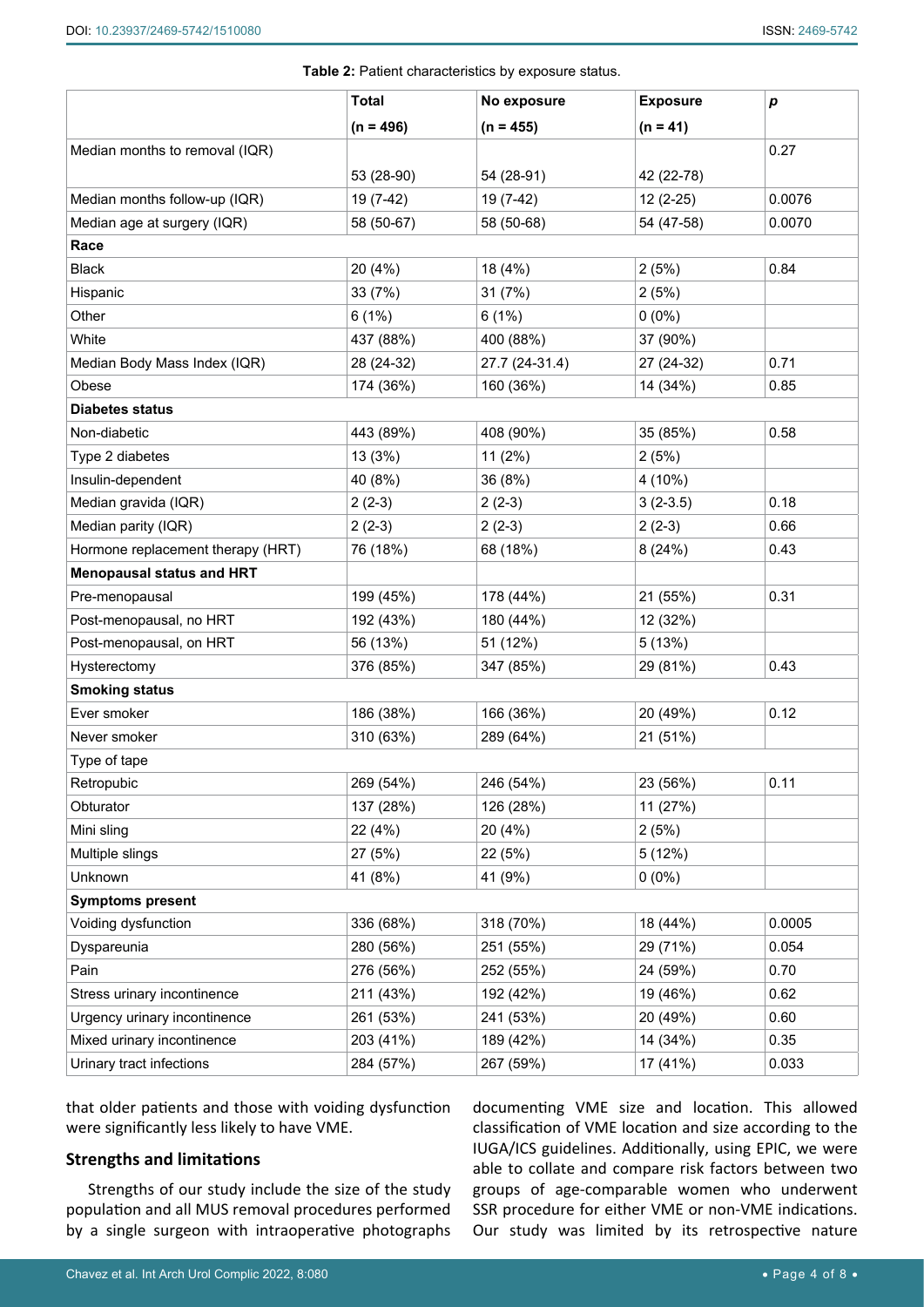|                                   | <b>Total</b> | < 1 cm exposure | > 1 cm exposure | p      |
|-----------------------------------|--------------|-----------------|-----------------|--------|
|                                   | $(n = 41)$   | $(n = 18)$      | $(n = 23)$      |        |
| Median months to removal (IQR)    | 42 (22-78)   | 39 (24-91)      | 45 (20-70)      | 0.96   |
| Median months follow-up (IQR)     | $12(2-25)$   | 12 (2-19)       | $13(1-44)$      | 0.60   |
| Median age at surgery (IQR)       | 54 (47-58)   | 56 (47-62)      | 53 (45-57)      | 0.21   |
| Race                              |              |                 |                 |        |
| <b>Black</b>                      | 2(5%)        | $0(0\%)$        | 2(9%)           | 0.75   |
| Hispanic                          | 2(5%)        | 1(6%)           | 1(4%)           |        |
| Other                             | $0(0\%)$     | $0(0\%)$        | $0(0\%)$        |        |
| White                             | 37 (90%)     | 17 (94%)        | 20 (87%)        |        |
| Median BMI (IQR)                  | 27 (24-32)   | 27.6 (25-32)    | 27 (23-32)      | 0.59   |
| Obese                             | 14 (34%)     | 7 (39%)         | 7 (30%)         | 0.74   |
| <b>Diabetes status</b>            |              |                 |                 |        |
| Non-diabetic                      | 35 (85%)     | 16 (89%)        | 19 (83%)        | 0.65   |
| Type 2 diabetes                   | 2(5%)        | $0(0\%)$        | 2(9%)           |        |
| Insulin-dependent                 | 4 (10%)      | 2(11%)          | 2(9%)           |        |
| Median gravida (IQR)              | $3(2-3.5)$   | $2(2-3)$        | $3(2-4)$        | 0.29   |
| Median parity (IQR)               | $2(2-3)$     | $2(2-3)$        | $2(2-3)$        | 0.60   |
| Hormone replacement therapy (HRT) | 8(24%)       | 3(20%)          | 5(26%)          | > 0.99 |
| <b>Menopausal status and HRT</b>  |              |                 |                 |        |
| Pre-menopausal                    | 21 (55%)     | 8 (47%)         | 13 (62%)        | 0.48   |
| Post-menopausal, no HRT           | 12 (32%)     | 7(41%)          | 5(24%)          |        |
| Post-menopausal, on HRT           | 5(13%)       | 2(12%)          | 3(14%)          |        |
| Hysterectomy                      | 29 (81%)     | 12 (80%)        | 17 (81%)        | > 0.99 |
| <b>Smoking status</b>             |              |                 |                 |        |
| Ever smoker                       | 20 (49%)     | $9(50\%)$       | 11 (48%)        | > 0.99 |
| Never smoker                      | 21 (51%)     | $9(50\%)$       | 12 (52%)        |        |
| Type of tape                      |              |                 |                 |        |
| Retropubic                        | 23 (56%)     | 8(44%)          | 15 (65%)        | 0.65   |
| Obturator                         | 11 (27%)     | 6(33%)          | 5 (22%)         |        |
| Mini sling                        | 2(5%)        | 1(6%)           | 1(4%)           |        |
| Multiple slings                   | 5(12%)       | 3(17%)          | 2(9%)           |        |
| Unknown                           | $0(0\%)$     | $0(0\%)$        | $0(0\%)$        |        |
| <b>Symptoms present</b>           |              |                 |                 |        |
| Voiding dysfunction               | 18 (44%)     | 8(44%)          | 10 (43%)        | > 0.99 |
| Dyspareunia                       | 29 (71%)     | 12 (67%)        | 17 (74%)        | 0.73   |
| Pain                              | 24 (59%)     | 7 (39%)         | 17 (74%)        | 0.031  |
| Stress urinary incontinence       | 19 (46%)     | $9(50\%)$       | 10 (43%)        | 0.76   |
| Urgency urinary incontinence      | 20 (49%)     | 12 (67%)        | 8 (35%)         | 0.061  |
| Mixed urinary incontinence        | 14 (34%)     | 6(33%)          | 8(35%)          | > 0.99 |
| Urinary tract infections          | 17 (41%)     | 7 (39%)         | 10 (43%)        | > 0.99 |

<span id="page-4-0"></span>**Table 3:** Patient characteristics by size of exposure.

since all patients were referred to us for MUS-related complication symptoms, and all SSR-removal procedures to address their symptomatology were performed at a single institution with a study population consisting mostly of Caucasian women.

#### **Interpretation**

It is often stated that risk factors for poor tissue

healing may lead to VME. Frank wound dehiscence may result from improper surgical closure or possibly from post-operative patient activities creating excess intraabdominal pressure. Since vaginal surgery is a clean-contaminated procedure, bacterial colonization of mesh implants occurs and may result in a localized infection. Such infection could cause inflammation, which weakens the surrounding tissues and increases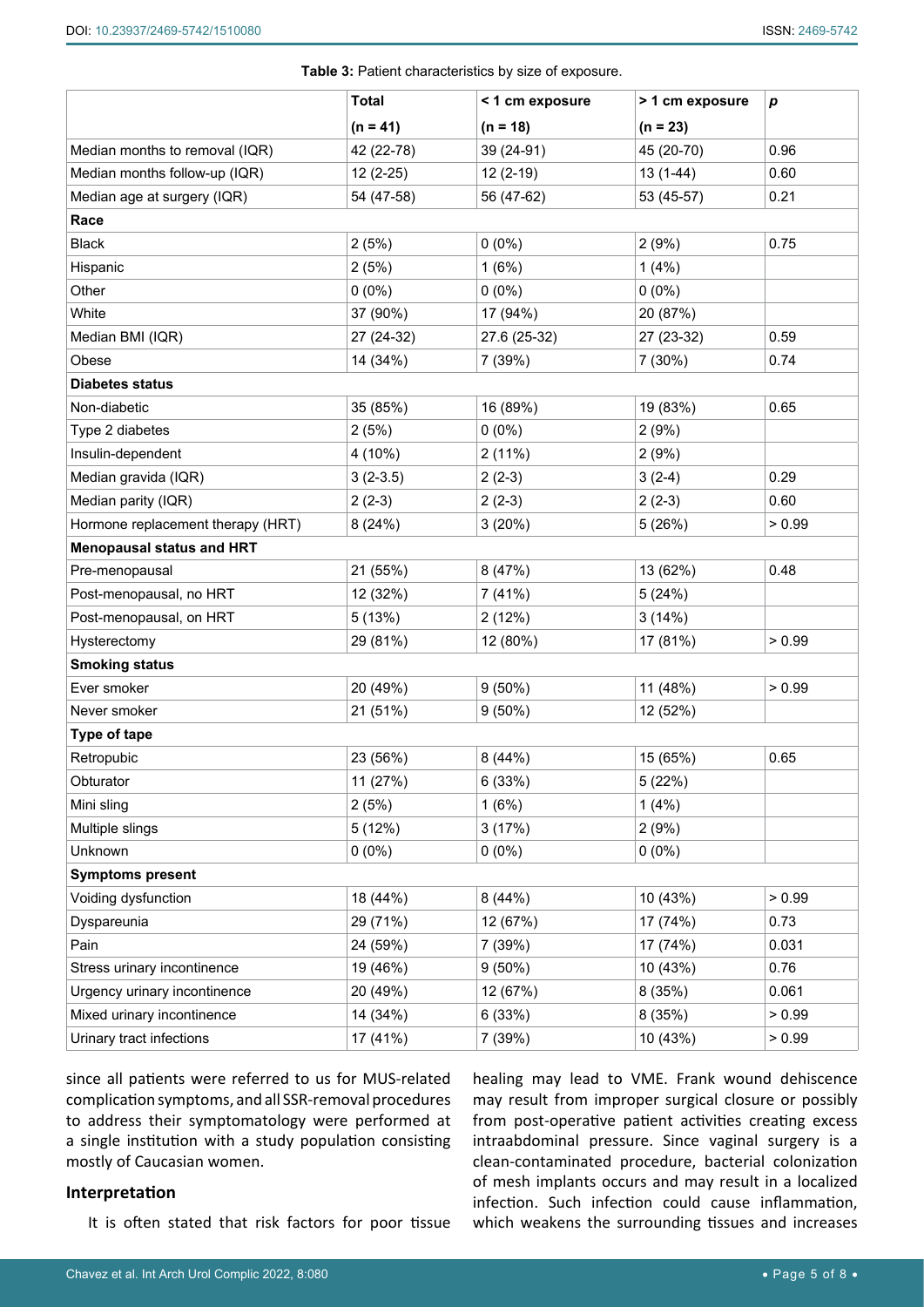|                              |                   | <b>Univariate Analysis</b> |                   | <b>Multivariate Analysis</b> |  |
|------------------------------|-------------------|----------------------------|-------------------|------------------------------|--|
|                              | Odds ratio        | р                          | Odds ratio        | р                            |  |
|                              | (95% CI)          |                            | (95% CI)          |                              |  |
| Age at surgery (per 5 years) | 0.84(0.73, 0.97)  | 0.015                      | 0.85(0.72, 0.995) | 0.043                        |  |
| Gravida (per pregnancy)      | 1.15(0.91, 1.46)  | 0.25                       |                   | $\overline{\phantom{a}}$     |  |
| Smoking status               |                   |                            |                   |                              |  |
| Ever smoker                  | 1.66(0.87, 3.15)  | 0.12                       | 1.66(0.86, 3.23)  | 0.13                         |  |
| Never smoker                 | 1.0 (reference)   |                            | 1.0 (reference)   |                              |  |
| <b>Symptoms present</b>      |                   |                            |                   |                              |  |
| Voiding dysfunction          | 0.33(0.17, 0.64)  | 0.0009                     | 0.32(0.16, 0.62)  | 0.0008                       |  |
| Dyspareunia                  | 1.96 (0.98, 3.95) | 0.056                      | 1.41 (0.65, 3.09) | 0.39                         |  |
| Urinary tract infections     | 0.50(0.26, 0.95)  | 0.036                      | 0.61(0.31, 1.20)  | 0.15                         |  |

<span id="page-5-0"></span>**Table 4:** Logistic regression of VME status in regards to patient characteristics.

the risk of VME [[21\]](#page-7-11). In addition, hematoma formation [[22](#page-7-12)] and impaired angiogenesis [\[23\]](#page-7-13) following MUS insertion can impair healing of the vaginal wall and may precipitate VME.

In this study we analyzed several potential risk factors for VME. Smoking has been considered as a risk factor for VME because of decreased post-incision collagen deposition necessary for wound repair, leading to poor tissue health and impaired healing [\[24](#page-7-14)]. Conversely, tobacco use has also been associated with less oxidation and degradation of polypropylene hernia mesh, indicating a potentially protective role of smoking on mesh durability [[25\]](#page-7-15). A review of the literature revealed only three manuscripts discussing smoking as a risk factor for VME after MUS [[5](#page-6-4),[6](#page-6-11),[16](#page-7-4)].

Our study did not identify smoking as a risk factor for VME. Similarly, Linder and colleagues found no association between smoking and VME among 144 women after MUS placement over a median follow-up of 51 (0-137) months [[16\]](#page-7-4). A larger study of VME among 1544 women three years after MUS placement by Cadish and colleagues also found no association between smoking and VME [\[6](#page-6-11)]. Conversely, Kokanali and colleagues reported smoking to be associated with VME in a study of 1439 women after transvaginal or transobturator tape placement with a mean follow-up period of 24 months [\[5\]](#page-6-4). However, none of these studies included a comparison cohort on the smoking status of women who underwent mesh removal for non-VME indications.

Decreased wound healing ability has also been observed in diabetes mellitus and obesity due to persistent inflammation, impaired angiogenesis, and reduced fibroblast activity [[11](#page-6-8),[12](#page-6-9)]. Both Cadish and colleagues and Linder and colleagues found no association between diabetes and VME [[6](#page-6-11),[16](#page-7-4)] whereas higher rates among diabetics were noted by Chen and colleagues and Kokanali and colleagues [\[5](#page-6-4),[26\]](#page-7-16). No association was found between BMI and VME in these studies [[5](#page-6-4),[6](#page-6-11),[16](#page-7-4),[26\]](#page-7-16). In our cohort, neither diabetes nor obesity were associated with VME.

Another proposed mechanism for VME is an agerelated decrease in estrogen production causing vaginal atrophy and increasing the risk of vaginal dehiscence and secondary mesh exposure [\[27](#page-7-6),[28](#page-7-7)]. Previous studies analyzing the correlation of age to VME, however, have yielded conflicting results [\[5](#page-6-4),[6](#page-6-11),[16\]](#page-7-4). Cadish and colleagues reported no significant difference in age, menopausal status, or systemic HRT use among women with and without mesh sling exposure after MUS placement [\[6\]](#page-6-11). Linder and colleagues reported age < 50 years, premenopausal status, HRT among menopausal women to be associated with vaginal mesh exposure following MUS compared to those without exposure following MUS placement [[16\]](#page-7-4). Conversely, Kokanali and colleagues reported that those with VME were significantly older but no more likely to be postmenopausal than those without mesh exposure [\[5](#page-6-4)]. We observed that younger women were more likely to have VME. This observation may be due to the bother from VME compared to the degree of bother from symptoms such as voiding dysfunction and UTIs that prompted SSR among the non-VME cohort. Furthermore, in this study there was no significant difference between the two cohorts with respect to HRT, even when considering menopause.

MUS location has also been considered as a potential cause of MUS removal. A very large study by Gurol-Urganci and colleagues retrospectively reviewed outcomes of 95,057 women with a median age 51 (IQR 44-61) years who underwent MUS placement for SUI. They found that women who underwent retropubic sling placement were more likely to undergo subsequent removal compared to those with transobturator placement (3.6% vs. 2.7%; p < 0.001) [[29\]](#page-7-8). In the Trial of Midurethral Slings, 597 women with a mean age 52.9  $\pm$  11 years were randomized to receive either transobturator or retropubic mesh slings for SUI [\[30\]](#page-7-9). After 12 months follow-up, mesh sling exposure had occurred in 1 (0.3%) participant with transobturator and in 8 (2.7%) with retropubic slings ( $p = 0.30$ ) [[31\]](#page-7-10). After 24 months follow-up, mesh sling exposure occurrences increased to 9 (3.0%) and 6 (2.0%), respectively ( $p =$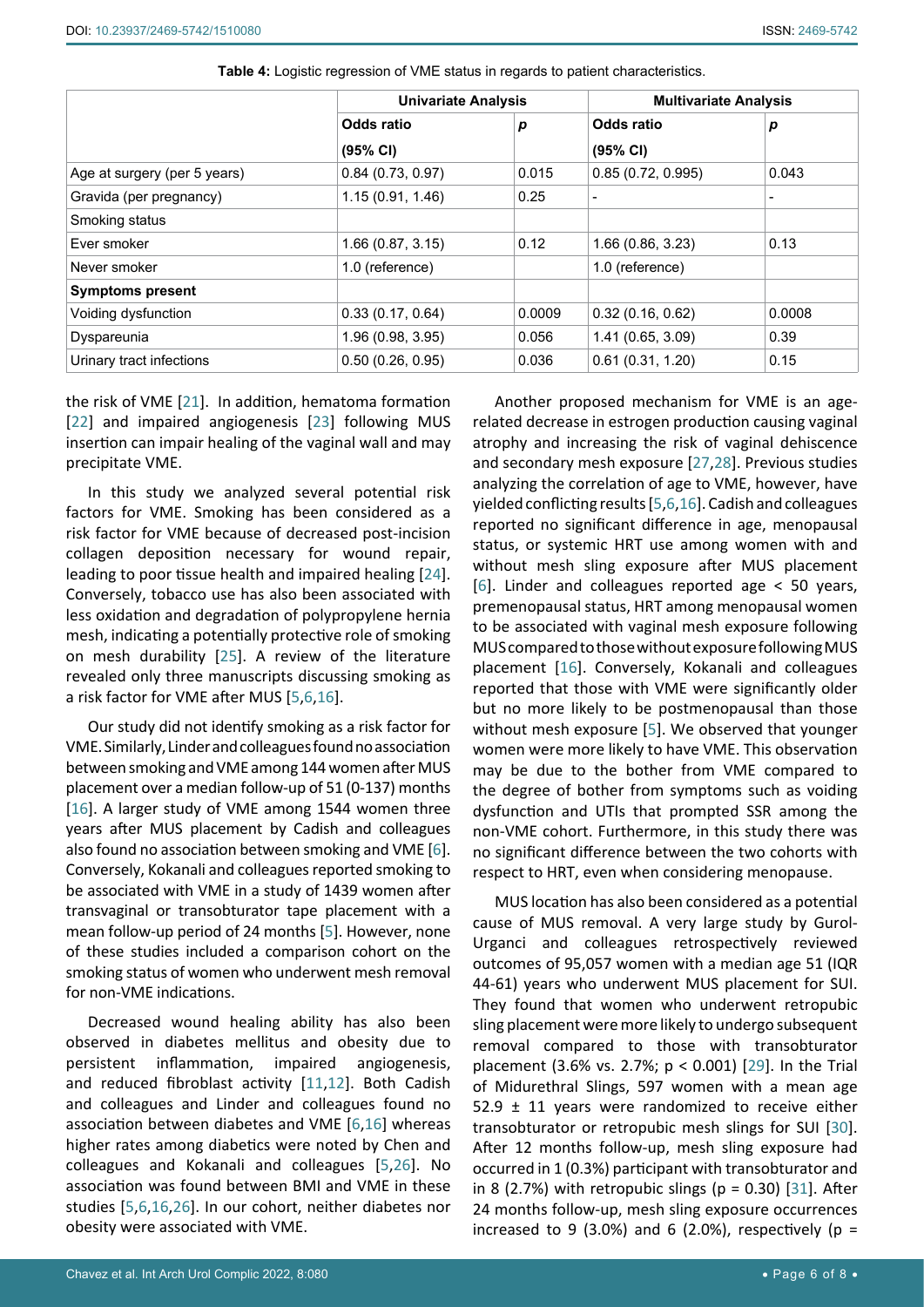0.45) [[8](#page-6-5)]. Our series supports these findings, as we did not find any difference in rates of VME based on MUS placement location or type of MUS.

In our study comparing symptoms at presentation among those with VME, we observed that those with extrusion were more likely to have pain at presentation compared to those with exposure. This finding is reasonable, as a larger area of VME represents a greater amount of tissue damage, which would likely cause more pain for the patient. Additionally, on multivariate analysis we found that those with voiding dysfunction were significantly less likely to have VME. Since obstructive voiding tends to occur with a MUS deep in the urethral wall, it is unlikely to be found vaginally exposed. Furthermore, women with obstruction or other non-VME indications for SSR may require additional management of their symptoms post-MUS placement, which may explain the longer duration of follow-up observed among those without VME in this study.

Despite being a well-established complication of MUS placement, overall VME rates documented in larger series have been low [\[5](#page-6-4),[6](#page-6-11),[8](#page-6-5),[31](#page-7-10)]. Cadish and colleagues reported VME to occur in 37/1544 (2%) women after 3 years [\[6\]](#page-6-11), and Kokanali and colleagues reported a similar rate of 61/1439 (4%) over a mean follow-up of 24 months [[5](#page-6-4)]. Over a longer follow-up duration (median 5.5 years), Gurol-Urganci and colleagues found the rates of mesh sling removal to be 1.4%, 2.7% and 3.3% at 1, 5 and 9 years, respectively [\[29](#page-7-8)]. This study, however, did not analyze whether mesh slings were removed due to mesh exposure or for another reason.

In this single tertiary care institution study managing referrals for MUS complications, we found no association between women who underwent MUS excision for VME versus non-VME indications for menopause, diabetes, hormonal replacement therapy, or smoking status, which persisted upon multivariate analysis. We also observed no association between MUS location and MUS excision for VME vs. non-VME indications. At present, it is difficult to predict which patients will experience VME following MUS placement, and further research is needed to elucidate potential risk factors that should be acknowledged when considering MUS placement for stress urinary incontinence.

# **Acknowledgments**

None.

# **Conflict of Interest Statement**

The authors have no conflicts of interest to declare.

#### **Funding**

No funding was received.

# **The Authors Confirm Contribution to the Paper as Follows**

JAC: Data collection or management, Manuscript writing/editing; CF: Data collection, Manuscript editing; DR: Data collection, Manuscript editing, HA: Data collection, Manuscript editing, ALC: Data analysis, PEZ: Protocol/project development, Manuscript writing/ editing. All authors reviewed the results and approved the final version of the manuscript.

#### **References**

- <span id="page-6-0"></span>1. [Thom D \(1998\) Variation in estimates of urinary incontinence](https://pubmed.ncbi.nlm.nih.gov/9560071/)  [prevalence in the community: Effects of differences in](https://pubmed.ncbi.nlm.nih.gov/9560071/)  [definition, population characteristics, and study type. J Am](https://pubmed.ncbi.nlm.nih.gov/9560071/)  [Geriatr Soc 46: 473-480.](https://pubmed.ncbi.nlm.nih.gov/9560071/)
- <span id="page-6-1"></span>2. [Rortveit G, Daltveit AK, Hannestad YS, Hunskaar S \(2003\)](https://pubmed.ncbi.nlm.nih.gov/12621134/)  [Urinary incontinence after vaginal delivery or cesarean](https://pubmed.ncbi.nlm.nih.gov/12621134/)  [section. N Engl J Med 348: 900-907.](https://pubmed.ncbi.nlm.nih.gov/12621134/)
- <span id="page-6-2"></span>3. [Powers K, Lazarou G, Wang A, LaCombe J, Bensinger G, et](https://pubmed.ncbi.nlm.nih.gov/15883856/)  [al. \(2006\) Pessary use in advanced pelvic organ prolapse.](https://pubmed.ncbi.nlm.nih.gov/15883856/)  [Int Urogynecol JPelvic Floor Dysfunct 17: 160-164.](https://pubmed.ncbi.nlm.nih.gov/15883856/)
- <span id="page-6-3"></span>4. [Celik H, Harmanli O \(2012\) Evaluation and management](https://pubmed.ncbi.nlm.nih.gov/24592021/)  [of voiding dysfunction after midurethral sling procedures. J](https://pubmed.ncbi.nlm.nih.gov/24592021/)  [Turk Ger Gynecol Assoc 13: 123-127.](https://pubmed.ncbi.nlm.nih.gov/24592021/)
- <span id="page-6-4"></span>5. [Kokanali MK, Doganay M, Aksakal O, Cavkaytar S, Topcu](https://pubmed.ncbi.nlm.nih.gov/24793930/)  [HO, et al. \(2014\) Risk factors for mesh erosion after vaginal](https://pubmed.ncbi.nlm.nih.gov/24793930/)  [sling procedures for urinary incontinence. Eur J Obstet](https://pubmed.ncbi.nlm.nih.gov/24793930/)  [Gynecol Reprod Biol 177: 146-150.](https://pubmed.ncbi.nlm.nih.gov/24793930/)
- <span id="page-6-11"></span>6. [Cadish LA, West EH, Sisto J, Longoria T, Bebchuk JD, et al.](https://pubmed.ncbi.nlm.nih.gov/26264475/)  [\(2016\) Preoperative vaginal estrogen and midurethral sling](https://pubmed.ncbi.nlm.nih.gov/26264475/)  [exposure: A retrospective cohort study. Int Urogynecol J](https://pubmed.ncbi.nlm.nih.gov/26264475/)  [27: 413-417.](https://pubmed.ncbi.nlm.nih.gov/26264475/)
- 7. [Ford AA, Rogerson L, Cody JD, Ogah J \(2017\) Mid-urethral](https://pubmed.ncbi.nlm.nih.gov/26130017/)  [sling operations for stress urinary incontinence in women.](https://pubmed.ncbi.nlm.nih.gov/26130017/)  [Cochrane Database Syst Rev 7.](https://pubmed.ncbi.nlm.nih.gov/26130017/)
- <span id="page-6-5"></span>8. [Brubaker L, Norton PA, Albo ME, Chai TC, Dandreo KJ, et](https://pubmed.ncbi.nlm.nih.gov/21925636/)  [al. \(2011\) Adverse events over two years after retropubic](https://pubmed.ncbi.nlm.nih.gov/21925636/)  [or transobturator midurethral sling surgery: Findings from](https://pubmed.ncbi.nlm.nih.gov/21925636/)  [the Trial of Midurethral Slings \(TOMUS\) study. Am J Obstet](https://pubmed.ncbi.nlm.nih.gov/21925636/)  [Gynecol 205: 498.e1-e6.](https://pubmed.ncbi.nlm.nih.gov/21925636/)
- <span id="page-6-6"></span>9. [Haylen BT, Freeman RM, Swift SE, Cosson M, Davila GW,](https://pubmed.ncbi.nlm.nih.gov/21140130/)  [et al. \(2011\) An International Urogynecological Association](https://pubmed.ncbi.nlm.nih.gov/21140130/)  [\(IUGA\)/International Continence Society \(ICS\) joint](https://pubmed.ncbi.nlm.nih.gov/21140130/)  [terminology and classification of the complications related](https://pubmed.ncbi.nlm.nih.gov/21140130/)  [directly to the insertion of prostheses \(meshes, implants,](https://pubmed.ncbi.nlm.nih.gov/21140130/)  [tapes\) & grafts in female pelvic floor surgery. Int Urogynecol](https://pubmed.ncbi.nlm.nih.gov/21140130/)  [J 30: 3-15.](https://pubmed.ncbi.nlm.nih.gov/21140130/)
- <span id="page-6-7"></span>10. [\(2020\) Joint position statement on the management of](https://www.augs.org/assets/1/6/Joint_Position_Statement_on_the_Management_of.1.pdf)  [mesh-related complications for the FPMRS specialist.](https://www.augs.org/assets/1/6/Joint_Position_Statement_on_the_Management_of.1.pdf)  [Female Pelvic Med & Reconstr Surg 26: 219-232.](https://www.augs.org/assets/1/6/Joint_Position_Statement_on_the_Management_of.1.pdf)
- <span id="page-6-8"></span>11. [Pierpont YN, Dinh TP, Salas RE, Johnson EL, Wright TG,](https://pubmed.ncbi.nlm.nih.gov/24701367/)  [et al. \(2014\) Obesity and surgical wound healing: A current](https://pubmed.ncbi.nlm.nih.gov/24701367/)  [review. ISRN Obes.](https://pubmed.ncbi.nlm.nih.gov/24701367/)
- <span id="page-6-9"></span>12. [Baltzis D, Eleftheriadou I, Veves A \(2014\) Pathogenesis](https://pubmed.ncbi.nlm.nih.gov/25069580/)  [and treatment of impaired wound healing in diabetes](https://pubmed.ncbi.nlm.nih.gov/25069580/)  [mellitus: New insights. Adv Ther 31: 817-836.](https://pubmed.ncbi.nlm.nih.gov/25069580/)
- <span id="page-6-10"></span>13. [Manassa EH, Hertl CH, Olbrisch RR \(2003\) Wound](https://pubmed.ncbi.nlm.nih.gov/12711974/)  [healing problems in smokers and nonsmokers after 132](https://pubmed.ncbi.nlm.nih.gov/12711974/)  [abdominoplasties. Plast Reconstr Surg 111: 2082-2089.](https://pubmed.ncbi.nlm.nih.gov/12711974/)
- 14. [Mobley D, Baum N \(2015\) Smoking: Its impact on urologic](https://pubmed.ncbi.nlm.nih.gov/26839519/)  [health. Rev Urol 17: 220-225.](https://pubmed.ncbi.nlm.nih.gov/26839519/)